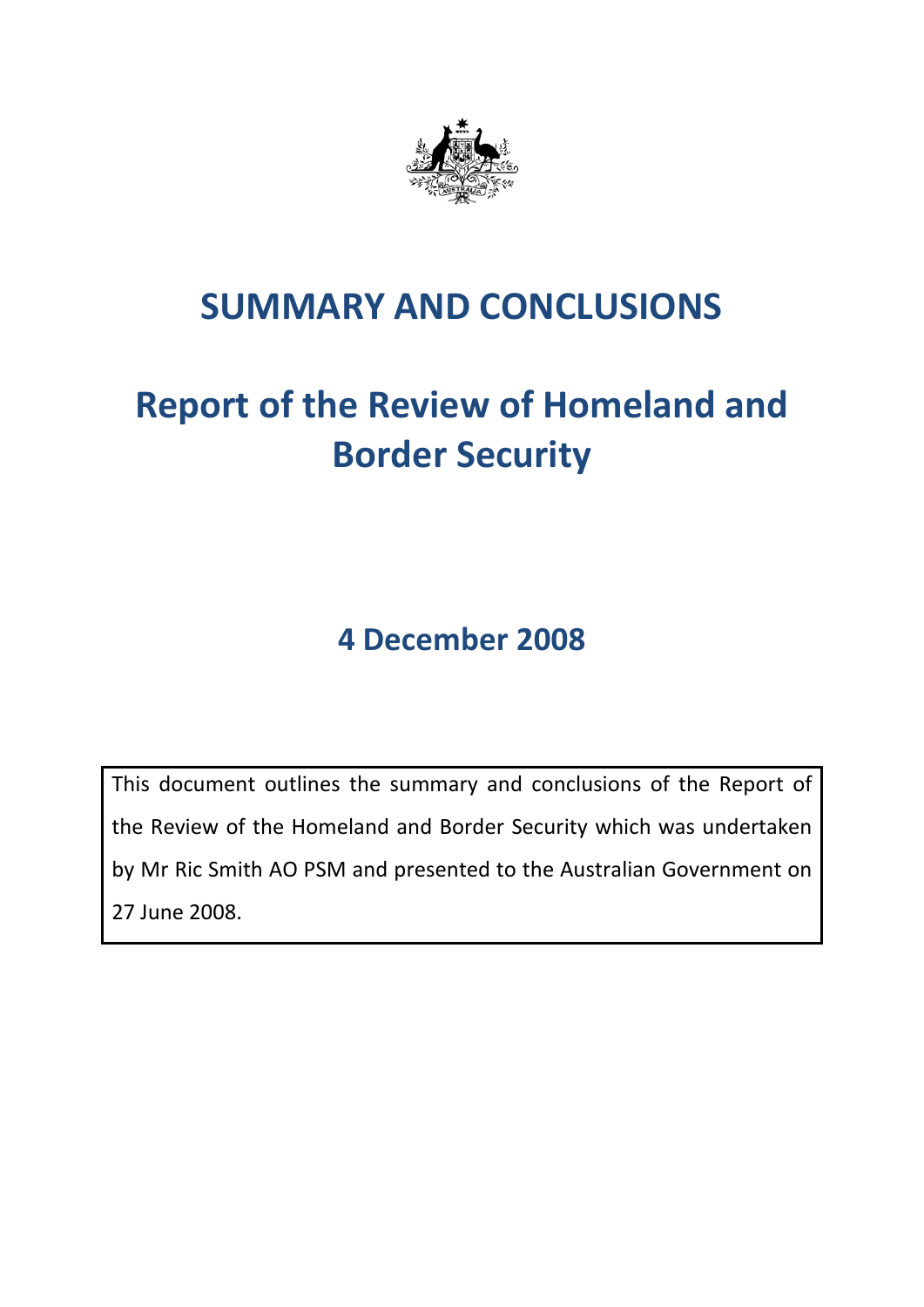### **SUMMARY AND CONCLUSIONS**

At any time Australia faces threats from a range of sources which in different ways can put our institutions of state, our people, our economic assets and our technology at risk. These hazards include espionage, foreign interference, terrorism, politically motivated violence, border violations, drug trafficking, cyber attack, organised crime, natural disasters, industrial accidents and biosecurity events. In 2008–09 the Australian Government will spend an estimated \$4– 4.5 billion in countering, mitigating and responding to these hazards.

Some of the threats Australia faces are as old as our society. Globalisation has however magnified many of them and enabled new ways of delivering them. It has also generated new threats. At the same time, expectations of government have grown, and the pace and velocity of government business have increased.

One response to these changes would be to create new organisations or merge existing ones some countries have done this. This approach raises several risks. It could disrupt unduly the successful and effective work of the agencies concerned and create significant new costs. Large organisations tend to be inward-looking, siloed and slow to adapt, and thus ill-suited to the dynamic security environment. For a number of the agencies concerned national security considerations are embedded with a broad range of other service delivery, policy, program and regulatory functions which could be jeopardised by restructuring them around their security roles.

The other response would be to recognise and build on the strengths of existing institutions but to identify weaknesses and address them. This is the approach this Review considers is more appropriate for Australia. It has several benefits. It would recognise that our existing arrangements are generally effective and that for the most part our departments and agencies are working well with each other. Above all, the smaller, separate agencies which comprise this model are likely to be more agile and accountable than large agencies.

In building on the existing Australian model, two things are required. First, the departments and agencies concerned, both those dedicated to security functions and those which contribute to national security as well as performing other functions, should be regarded as a community. This is important both to enable the Government to make strategic judgements across a wide range of hazards, including on the allocation of resources, and to ensure that the agencies benefit from access to each others skills, experience and other capabilities. Second, the departments and agencies concerned must be well connected and networked, and cultural, technical and other barriers minimised.

#### **Strategic framework, leadership and connectedness**

While Australian Government agencies are committed to whole-of-government performance and generally understand their roles in the broad national security community, there is a need for an overarching policy framework and for strategic direction. Such a framework would better equip the Government to plan and evaluate the activities of agencies and to ensure targeted resource allocation that reflects current priorities.

These needs could be addressed through periodic statements by the Prime Minister about the Government's approach to national security, and the articulation of its strategic priorities. Strategic direction would be reinforced by reporting on whole-of-government outcomes and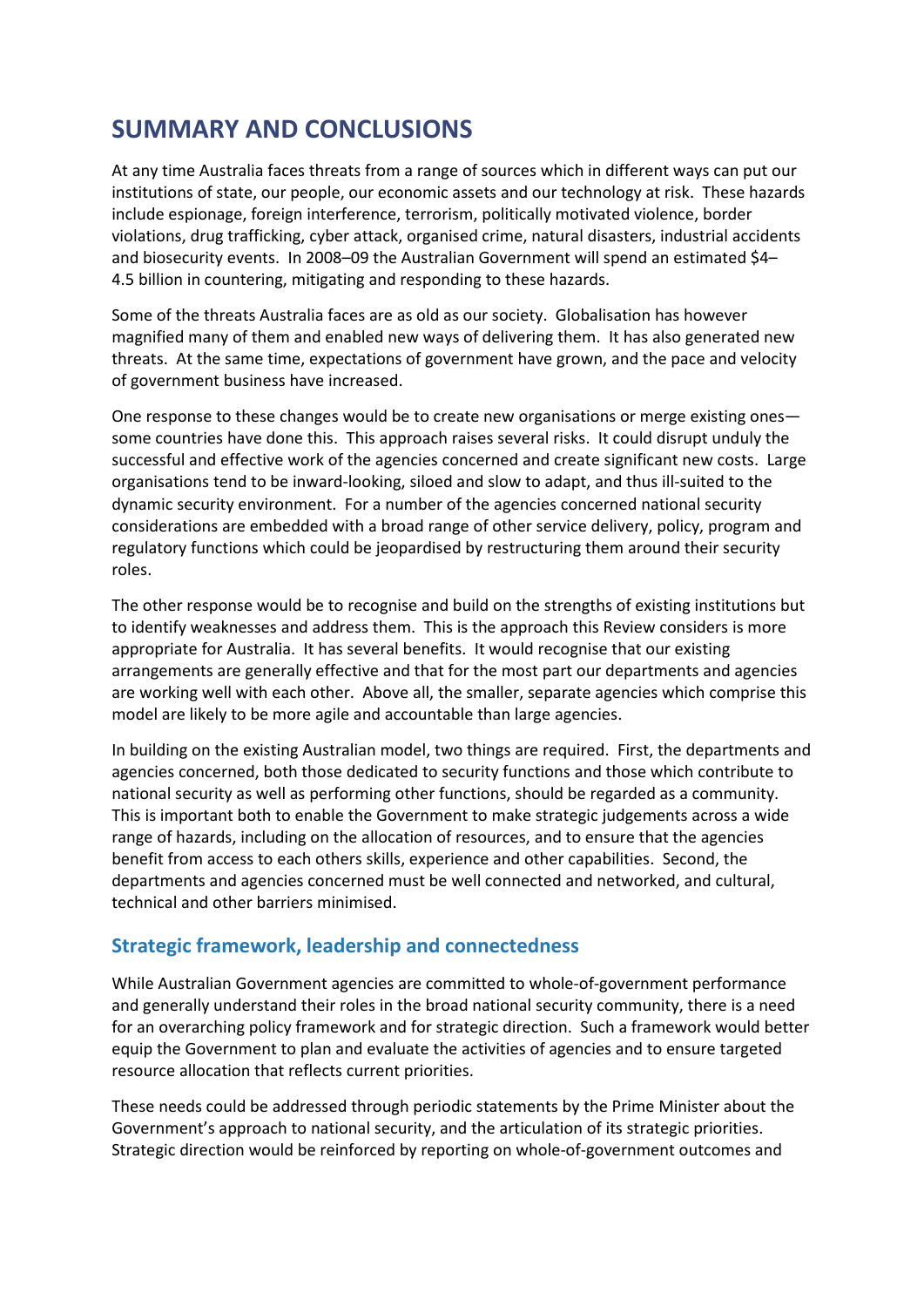decision-making enhanced by a coordinated national security budget submission which would provide more rigorous cross-portfolio data than is presently available.

The appointment of a National Security Adviser, with a deputy, in the Department of the Prime Minister and Cabinet would provide a new level of leadership and help ensure that agencies are properly joined up. The NSA's focus would go beyond coordination and committees—which could in fact be streamlined—to promoting a cohesive national security community culture, including through training, secondments and joint units. The NSA would also facilitate the Commonwealth's work with the states and territories which contribute many of the powers and capabilities needed to support the national security effort. The Attorney-General's portfolio would continue to be a locus for a wide range of national security issues within the Commonwealth.

This better integrated and more strategic approach would be supported by broadening the mandate and membership of the Secretaries Committee on National Security to embrace the full range of national security issues. Within SCNS itself and in the National Security Committee of Cabinet there should be scope for more forward looking strategic policy discussions. Key areas for this high level whole-of-government deliberation could include strategic policy frameworks for border management, the role of the Commonwealth in combating serious and organised crime, national intelligence priorities across the foreign, defence, security and law enforcement domains, and a national security science and innovation strategy.

While crisis management by the Commonwealth has generally been done well 'on the day', the current hazard-specific approach and the absence of consistent national arrangements for handling significant crises exposes the Government to several areas of vulnerability. The role of the existing National Crisis Committee should be expanded to provide the Australian Government with an all hazards central coordination body equivalent to those in other jurisdictions, and appropriate crisis management facilities created both for ministers (an Australian Ministerial Briefing Room) and for operational coordination by officials (a Crisis Coordination Centre).

The increasingly enmeshed nature of foreign, defence, security and law enforcement intelligence points to the need for a single, overarching framework for national intelligence coordination and priority setting. There is also a need for a closer relationship between the Australian Intelligence Community agencies and the intelligence analysis units established within non-AIC agencies in response to newly emerging threats. In an environment in which the sharing of intelligence and data is critical, intelligence and law enforcement agencies must ensure that their relationships are seamless.

While there have already been significant improvements in access to national security information, some legislative, technical and cultural barriers to information sharing—within and between governments and the private sector—remain. These should be addressed by the NSA, supported by a National Security Chief Information Officer. Leadership will be critical in creating the appropriate culture and fostering the mindsets required to achieve greater integration across the national security community.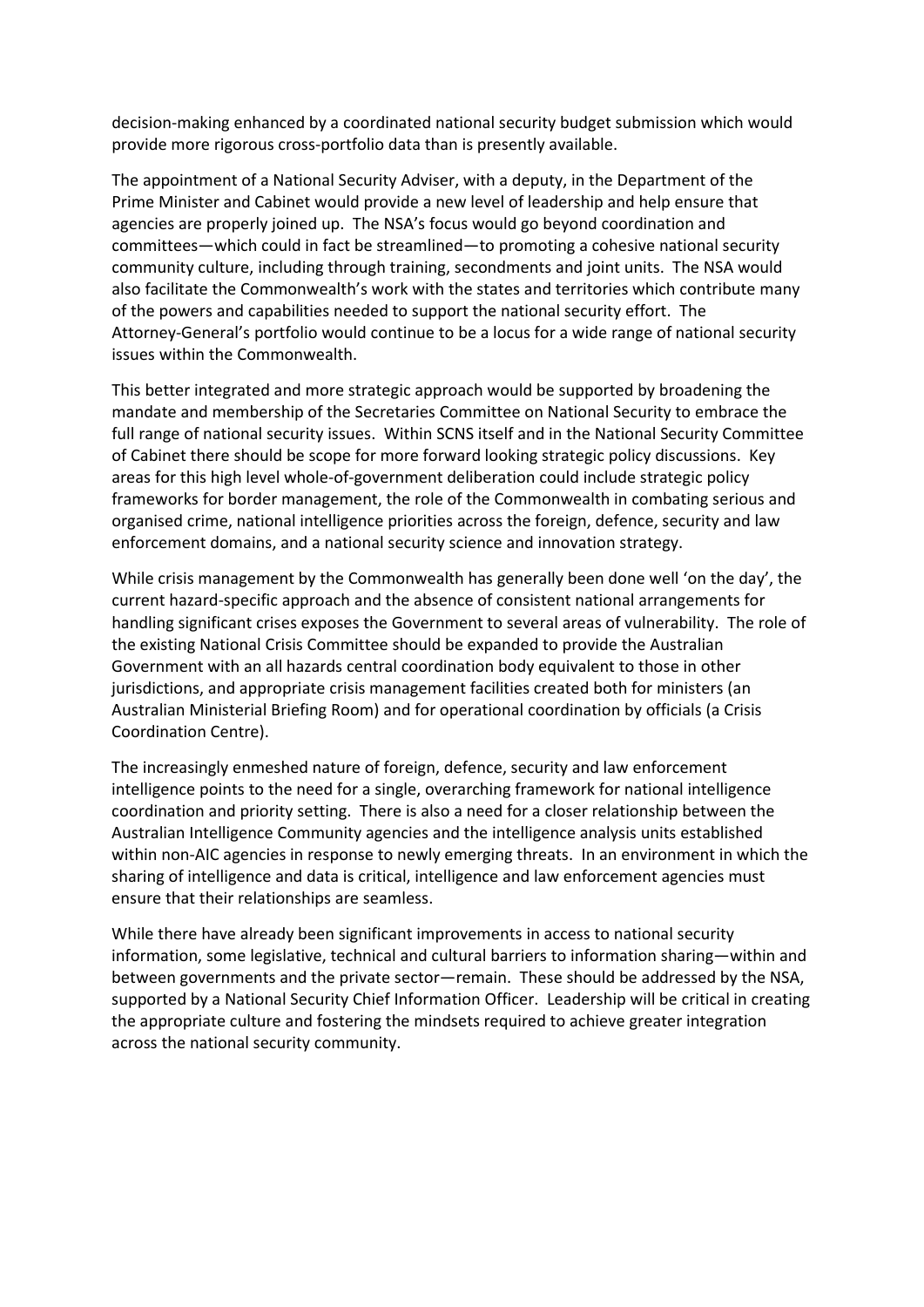#### **The agenda beyond terrorism**

Particularly since 11 September 2001, the national security agenda has emphasised counter-terrorism arrangements and focused on prevention, preparedness and immediate response. This reflected the growth in the terrorist threat to Australian interests and the potentially extreme consequences of an incident. That focus has led to substantial investment and development of capabilities, and high levels of inter-agency and cross-jurisdictional cooperation. Having regard to what has been achieved in this area, the Review considers that it is timely to provide an additional focus on other threats and hazards.

**Emergency management** across all hazards has received limited senior attention within the Commonwealth. But non-terrorist disasters, such as industrial accidents and natural disasters, are frequent and have significant impacts—natural disasters are estimated to cost Australia on average over \$1 billion a year. While emergency management is primarily a matter for the states and territories, the Commonwealth does have important roles in contributing money (particularly recovery assistance), providing some capabilities and facilitating national coordination, capability enhancement and interoperability. It also provides assistance in response to natural disasters overseas, and plays a part in capability development in countries in our region.

A more integrated national approach to emergency management would optimise efforts and address fundamental gaps such as the lack of effective arrangements to deliver community warnings and of a national emergency plan to deal with catastrophic disasters. To help address the current distinction between responses to terrorism and other disasters, the National Security Adviser, or the deputy, should chair the Australian Emergency Management Committee, and the work of it and the National Counter-Terrorism Committee should be better integrated.

**Serious and organised crime**, as an ever present threat to the safety and prosperity of Australians and a challenge to the integrity of our institutions, is as important as any other security threat, with an estimated cost in excess of \$10 billion per year. Crime is increasingly sophisticated and transnational. The states and territories have major roles and the Commonwealth needs to engage effectively with them in this area. The current arrangements for coordinating Commonwealth efforts and priorities are limited. There are some gaps in national efforts, such as limited sharing of police capabilities and case management databases, and more attention could be given to criminal intelligence collection and analysis. A strategic framework for Commonwealth efforts in relation to serious and organised crime should be developed for consideration by government.

**Electronic attack** is a significant new means of compromising national security and enabling criminal activity. Governments, businesses and individuals are increasingly vulnerable to such attacks. The Commonwealth has a special role to play in this area given its high level capabilities in e-security and the cross-jurisdictional nature of the threat. It is however difficult to quantify the magnitude of the problem and the potential economic and social consequences, particularly of a large-scale cyber attack. An independent risk analysis of the e-security environment should be commissioned to better inform the strategic direction of our efforts. Current arrangements within the Australian Government for ensuring effective e-security generally work well, although it is an area in need of consistent senior policy attention. In some areas roles and responsibilities should be clarified to avoid confusion and possible duplication of effort. These issues should be addressed as part of the current e-security review being led by the Attorney-General's Department, which has the lead role in this area.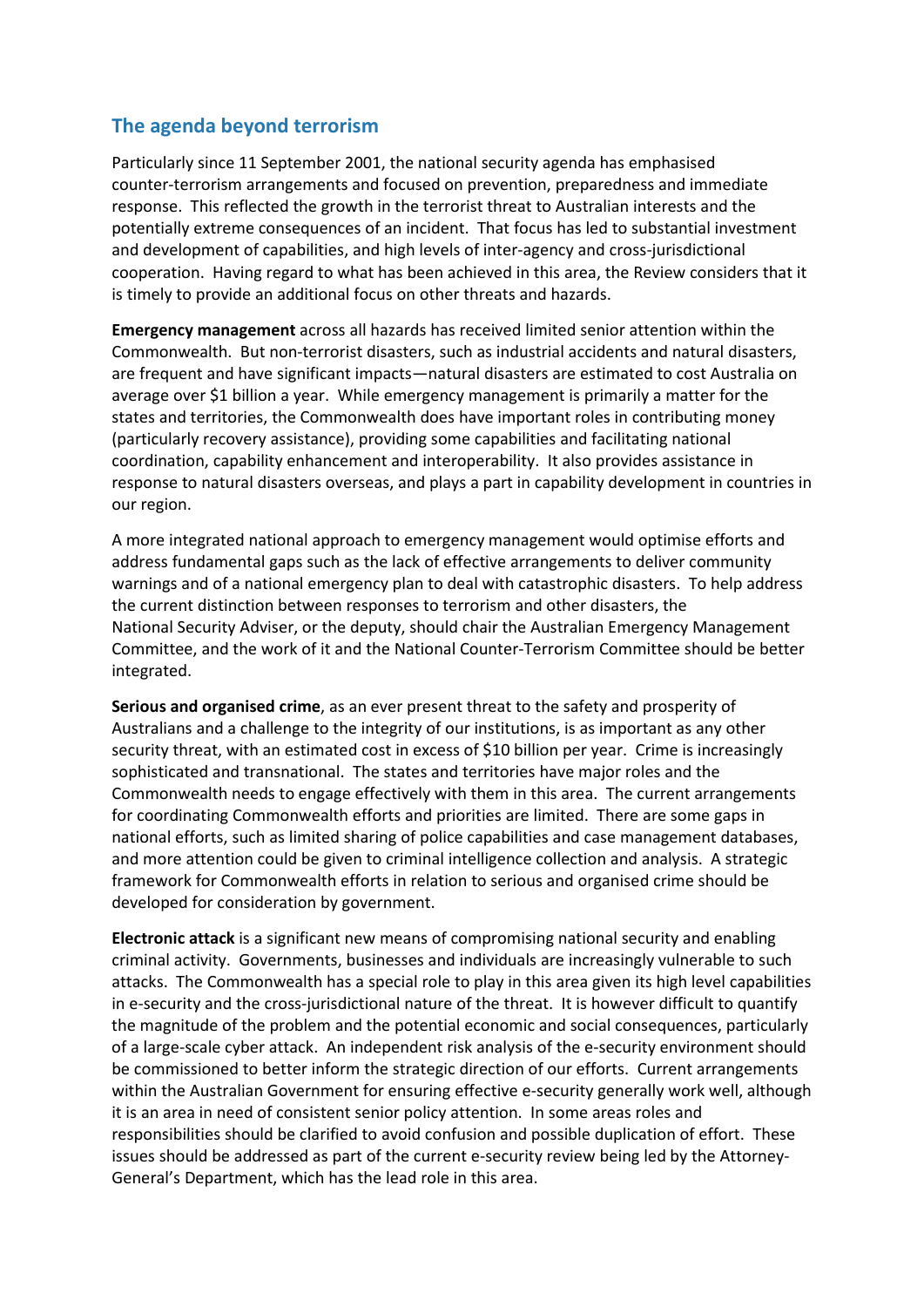To date the Commonwealth's role in **research and capability development activities** has been focused predominantly on counter-terrorism. More could be done to reach beyond counter-terrorism and support research in other areas of national security. There should also be more formalised coordination between peak national committees in the areas of counter-terrorism, health and emergency management to ensure Australia has the capabilities it needs in the current threat environment.

#### **Better protecting Australia's borders**

Controlling the border is critical to effective national security. Australia has to date retained control of its border, but this is a complex task which will become significantly more challenging in the longer term with substantial projected growth in activity across our border and within our maritime zone. Rather than bringing key border functions together into a 'single border agency', a whole-of-government strategic planning framework would better suit Australia. Such a framework should cover the full range of border management functions across all agencies, bringing them together to ensure they are consistent and complementary and that investment is appropriately prioritised.

Some particular border security issues will require further attention:

- New data analysis and biometric techniques are available that would improve the identity and national security checking of non-citizens. Investment in this area will be required if Australia is to remain at world's best practice.
- Quarantine services and the set targets for intervention do not sit well with the more advanced risk management approaches taken in relation to other border services. This is likely to be considered as part of the current *Quarantine and Border Security Review*.
- Aviation security measures—including policing and screening of passengers and cargo must be kept under review to ensure they are consistent and continue to be appropriate and effective. These measures must keep pace with forecast growth in the aviation sector. Consideration is needed of the implications of international flights into more Australian airports and of air cargo security issues. In view of the links between criminal activity and security threats at airports, the enhanced police presence at major airports which followed from the Wheeler report serves an important purpose. But the current Commonwealth-led model faces significant management challenges and should be reviewed in consultation with the states and territories.

Australia's **maritime domain** is large. Managing the threats is legally complex and involves many different agencies. Despite the challenges, risks posed by illegal foreign fishing and people smuggling have been well-managed to date at the operational level and relationships between agencies are sound. Agencies are satisfied with the increasingly effective role of the Border Protection Command. Customs' processes for planning their strategic capability requirements are maturing and should place the Government well for the major decisions that will be needed as the existing patrol boat fleet ages.

That said, there is scope to streamline the legal framework for maritime enforcement activity, to improve the budget information available to government, and to better integrate search and rescue and other operational functions. While the Government could choose to re-name the Border Protection Command as a 'Coastguard', the current substantive arrangements should be retained and built upon rather than revamped.